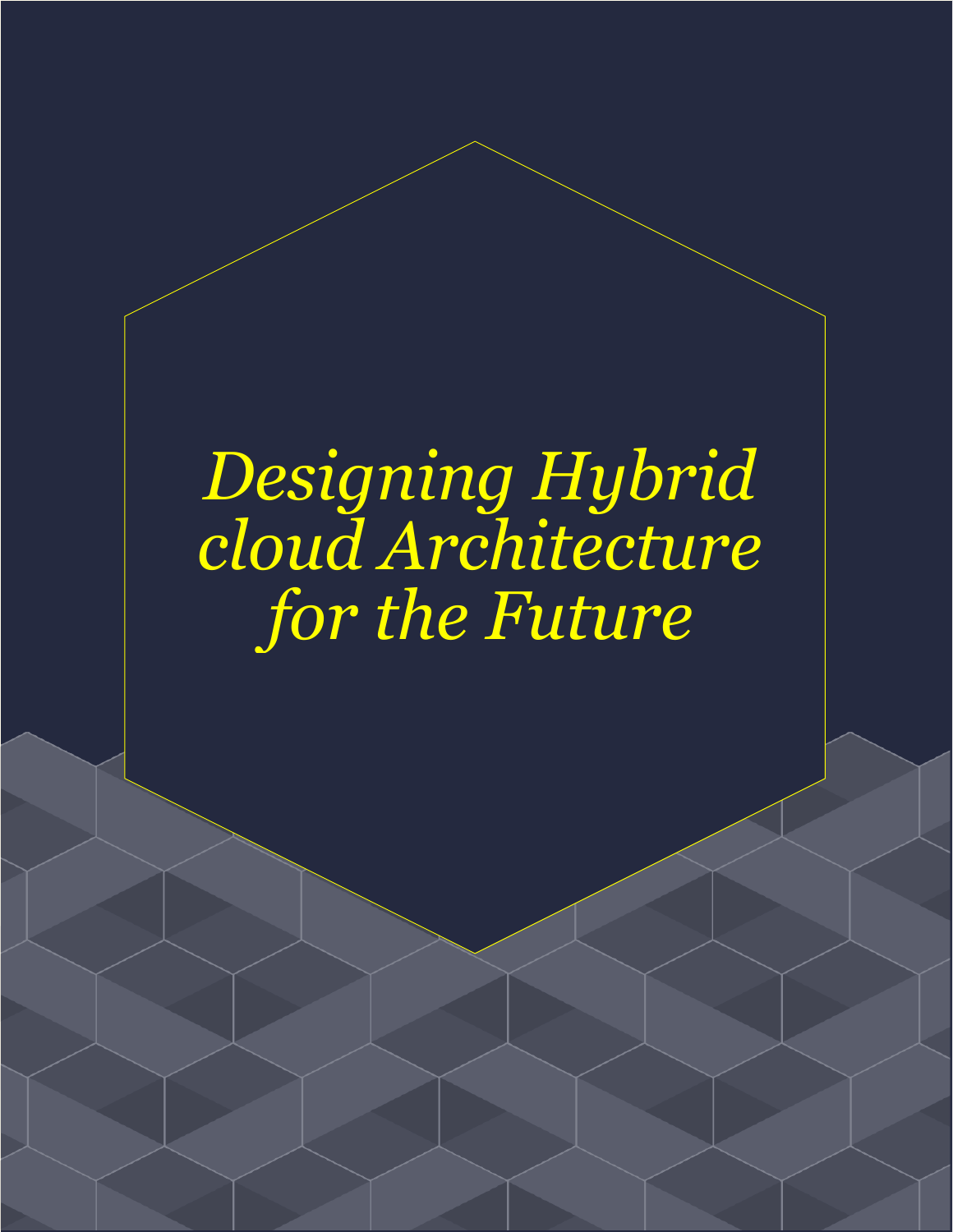



# **Designing Hybrid Cloud Architecture for the Future**

I loud environments are becoming broadly implemented in the government space as organizations look to both gain costs savings and enhance capabilities through digitizing their infrastructure. When properly designed and managed, cloud infrastructures provide greater access to future innovation through enabling next generation services like Artificial Intelligence (AI) and the Internet of things (IoT). As government and industry continue to explore how to best implement the cloud, it is becoming clearer that hybrid cloud (consisting of a combination of on-premise private clouds and external public cloud services) is likely necessary to satisfy the diverse requirements and demands of a next generation system architecture by leveraging the benefits of each type of cloud deployment. As a result, hybrid cloud is anticipated to grow at a CAGR of 20%, resulting in a \$4.5B market for the U.S. Government by 2025  $^{\text{1}}$  . It is worth noting that this estimate also includes multi-cloud architectures (the combination of two or more public, external cloud providers) which can optimize application deployments on an even more granular scale and represent the next evolution in cloud environments. (See Exhibit 1.)

The hybrid cloud architecture of the future must be driven by the missions, business outcomes, and characteristics of next generation workloads. As a result, underlying infrastructure and management frameworks cannot be treated as a commodity, but rather require intentional decisions about the types of hardware systems underpinning cloud environments in order to support the evolving and expanding need for intelligent, cost efficient workloads. This analysis includes selecting the deployment location (public-, private-, hybrid-, or multi-cloud) and specific hardware that enables the mission capabilities.

Due to the level of strategic complexity and advanced technological expertise required to translate mission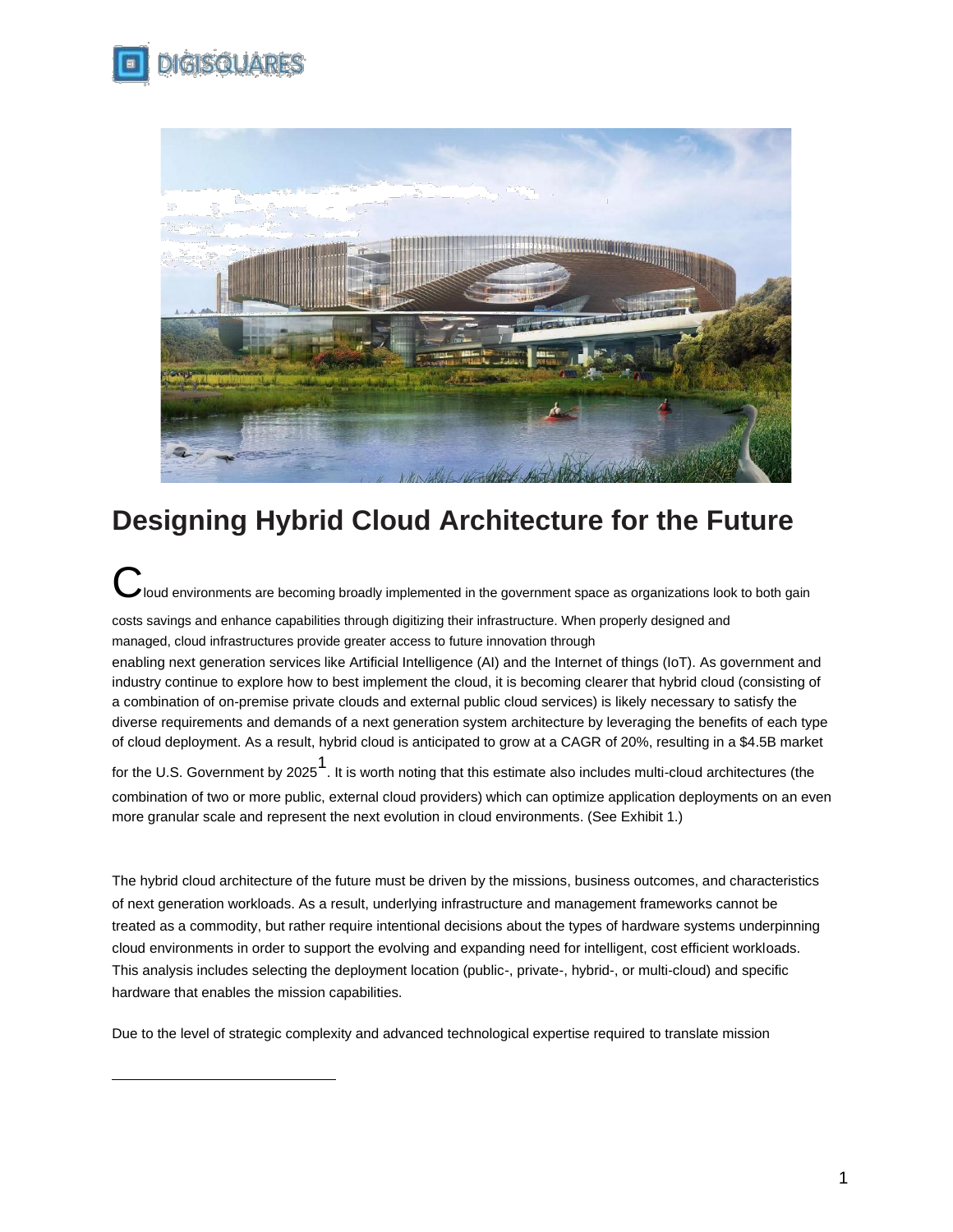capabilities to an appropriate architectural infrastructure, organizations across industries have recognized that successfully designing and implementing such large scale transformations requires cooperation between multiple industry partners. This paper includes a variety of perspectives gleaned from our work with organizations at all levels of the hybrid cloud stack. While the major Cloud Service Providers (CSPs) and their offerings are generally well known in the marketplace, hardware layer technologies are frequently overlooked. In response to this trend, and as a result of their unique scalable hardware approach, components produced by Intel® are used to illustrate cost and capability comparisons.



#### EXHIBIT 1 | MULTI CLOUD MANAGEMENT PLATFORM REFERENCE ARCHITECTURE

# **Reducing Complexity in Managing Hybrid/Multi-Cloud Environments**

Many business drivers are pointing to a future of complex and highly specialized system architectures that make use of many diverse cloud deployments to achieve organizational missions. As this landscape continues to mature, Government IT leaders will require an integrated multi-cloud management framework designed to optimize and integrate these diverse, and separate entities into a seamless cloud capability infrastructure. Ultimately this supports a variety of hybrid-cloud mission objectives, including:

- Streamlined, full lifecycle management of all cloud deployed resources and services (On-Premises, Cloud, Edge, and ultimately hybrid multi-cloud) from a single management plane.
- Cost-effective empowerment of IT teams to provide next-gen services (AI/ML/DL/IoT/etc.).
- Full-stack security, configuration attestation, enhanced encryption, key management and other advanced security functions.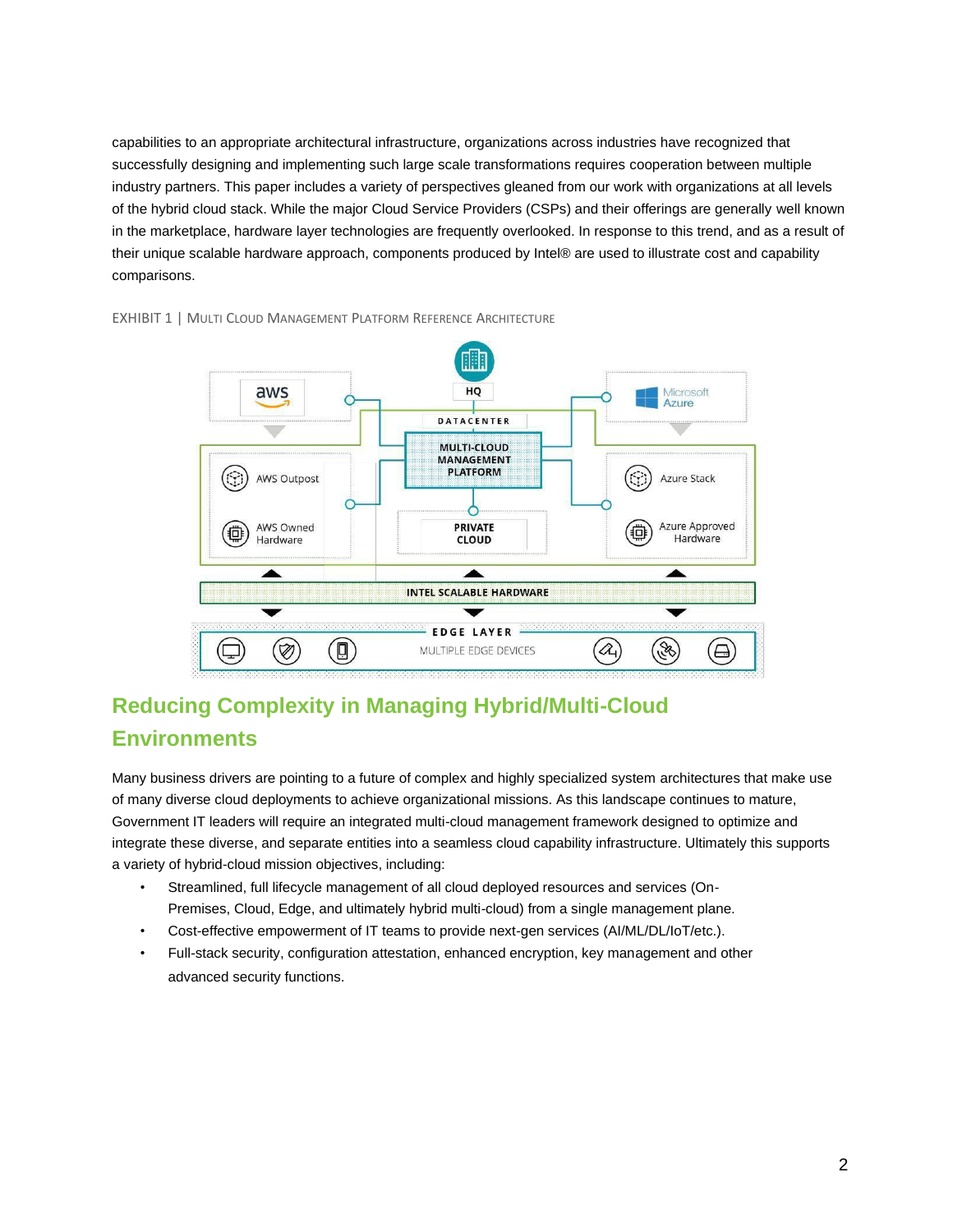

cloud environments to help maintain compliance with evolving government mandates without the need to learn the diverse toolsets specific to each cloud model. Consequently, the multi-cloud solution can enable quicker deployments, accelerate security accreditation, and streamline the adoption of cloud services to deliver maximum value to any IT organization.

## **Notable Advancements in the Hybrid Cloud Market**

Any multi-cloud management system will need to incorporate diverse cloud providers and make use of the advancements in the hybrid cloud market today. While traditional data center "private clouds" and the Software-Defined Data Center (SDDC) are established concepts in industry, the need to adopt hybrid cloud infrastructure to support next-generation workloads in latency sensitive, bandwidth intensive, and/or data transfer-heavy applications is driving the evolution of the private cloud to more easily integrate with public cloud infrastructure. As a result, public cloud vendors are leveraging the convenience of their capabilities and extending into the on-premises data center and IT infrastructure. Critically, this means that each of these hybrid cloud offerings has similar but different approaches to service delivery in the hybrid cloud model. These differences range from the level and control of management responsibility to where the services reside in respect to the customer's network. The selection of the appropriate offering is a key design decision that will determine the growth and modernization strategy that underpins an enterprise level cloud journey. Notable strategic hybrid offerings from public cloud vendors are included below.

#### **VMware Cloud on AWS (VMWare + AWS Public Cloud)**

Since many government private clouds are based on VMWare's software defined datacenter (SDDC), this hybrid cloud offering extends the VMware SDDC to support AWS public cloud infrastructure. By leveraging existing, familiar VMware tools such as vSphere, NSX, and VSAN into the cloud, government IT leaders maintain consistency of operations, and simplify many of the technical challenges involved with managing multiple clouds.

VMC on AWS (See Exhibit 2.) is targeted at organizations with significant footprint and strong operational understanding of VMware's virtualization and software defined data center (SDDC) technologies. This allows these customers to expand into public cloud services using VMWare-centric tools familiar to their technical staff, while also moving toward taking advantage of other AWS native IaaS and PaaS services. It may also be attractive to customers who have recently made significant capital investments in on-premises infrastructure but wish to leverage the capabilities of the AWS cloud platform inside of their security perimeter, while maintaining their VMWare-based management framework. This allows such customers to "set the stage" for an eventual AWS migration while continuing to capitalize on their VMWare-based on-premises environments and existing skillsets. From a service delivery, operations, and management perspective, VMC on AWS is delivered and maintained to the operational SDDC level. The customer need only manage the deployment and usage of the workloads. The VMC on AWS environments tie into their management tools in the VMware vSphere and vCloud Suites allowing the customer's technical teams to manage workloads across the VMC resources. Additionally, it enables customers to migrate between on-premises and external VMware cloud resources.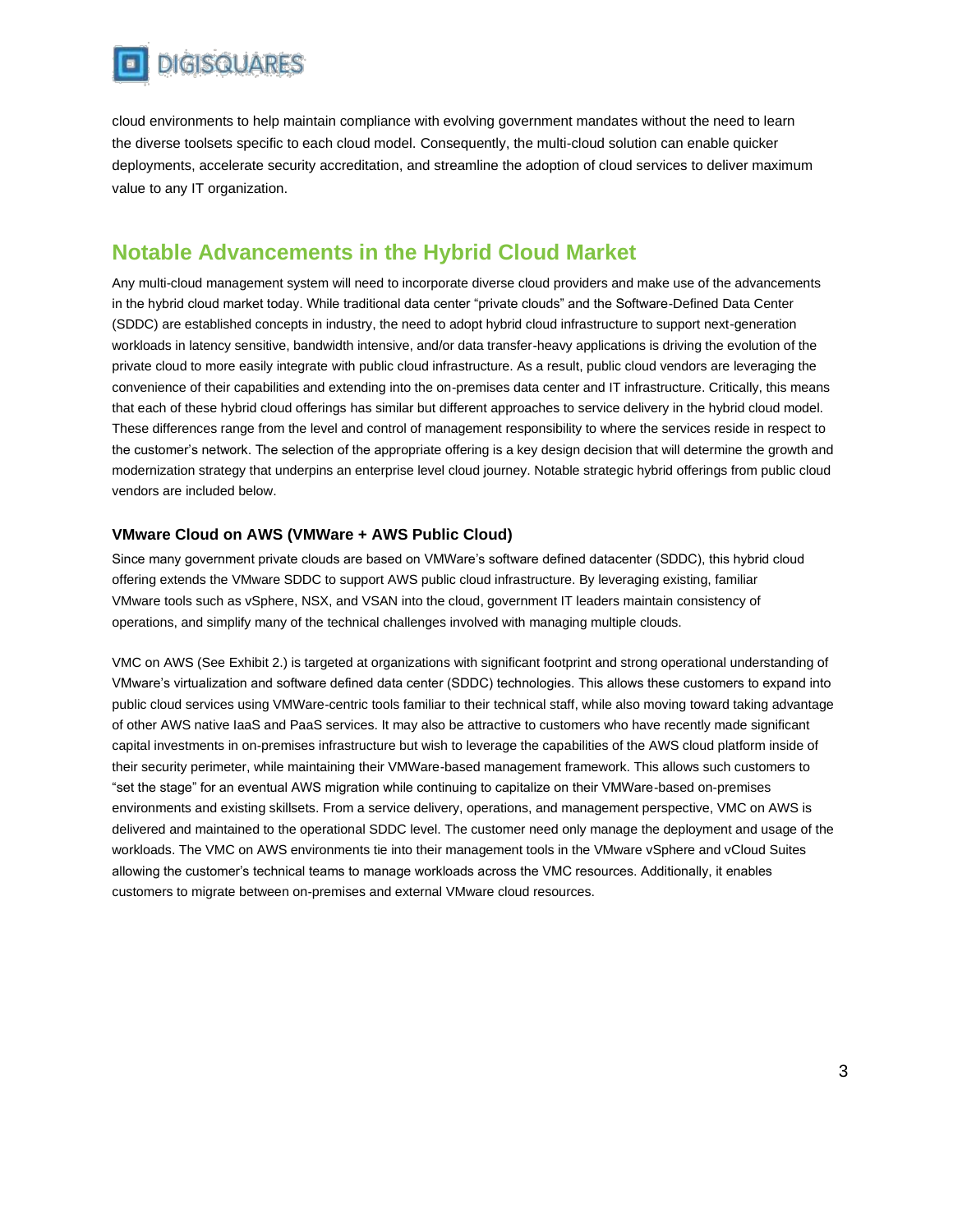

#### EXHIBIT +++2 | VMWARE CLOUD ON AWS REFERENCE ARCHITECTURE

|                                    |                                            | <b>INTERNAL</b> (ENTERPRISE DATA CENTER)                                        |            | <b>EXTERNAL</b> (AWS, EDGE)             |                         |
|------------------------------------|--------------------------------------------|---------------------------------------------------------------------------------|------------|-----------------------------------------|-------------------------|
|                                    |                                            | <b>Security</b><br>Perimeter                                                    | <b>DMZ</b> | <b>CSP</b><br>Perimeter                 |                         |
|                                    | <b>Jalifa</b><br><b>Workload</b>           | Private Cloud                                                                   |            | <b>VMC Cloud</b><br><b>Public Cloud</b> | <b>Edge Network</b>     |
|                                    |                                            |                                                                                 |            |                                         |                         |
|                                    | <b>Cloud Services</b><br><b>Management</b> | vSphere and vCloud Suites (VMC)                                                 |            |                                         |                         |
| Management<br>Legend<br>Enterprise |                                            | AWS Cloud Management Tools                                                      |            |                                         |                         |
|                                    | ╳<br><b>SDDCs</b>                          | <b>VMware SDDC</b>                                                              |            |                                         |                         |
|                                    |                                            |                                                                                 |            |                                         |                         |
| AWS<br>(External CSP)<br>          | හි                                         | VMware<br>$\bigoplus$<br>Private Cloud<br>$\circledast$<br>Legacy IT<br>Systems |            | i AWS<br>I HW Stack                     | Edge<br>(28)<br>Devices |
| VMware                             | <b>Hardware</b>                            |                                                                                 |            |                                         |                         |

#### **Microsoft Hybrid Cloud (Azure Stack + Microsoft Azure Public Cloud)**

Microsoft's hybrid cloud strategy (See Exhibit 3.) seeks to provide a consistent hybrid cloud platform for developers and IT administrators by facilitating the use of familiar Azure tools such as Portal, PowerShell, DevOps, and Azure Resource Manager across cloud boundaries and on the edge.

With a Microsoft-focused administrative team and processes, Azure Stack may be a good fit for customers who have significant investment in Microsoft's virtual ecosystem, such as Microsoft System Center and Hyper-V. Additionally, it may be the right choice for customers who have strong relationships with hardware vendors supporting Azure Stack, validated hardware, and/or are comfortable making continued capital investments in on-premises infrastructure. In such an environment, customers may extend the Azure Platform-as-a-Service (PaaS) into their on-premises environment within their security perimeter and manage the environment using familiar Microsoft tools such as the Administration Portal or PowerShell, while gradually following a migration path to cloud/hybrid cloud infrastructure and the associated cloud-native toolsets.



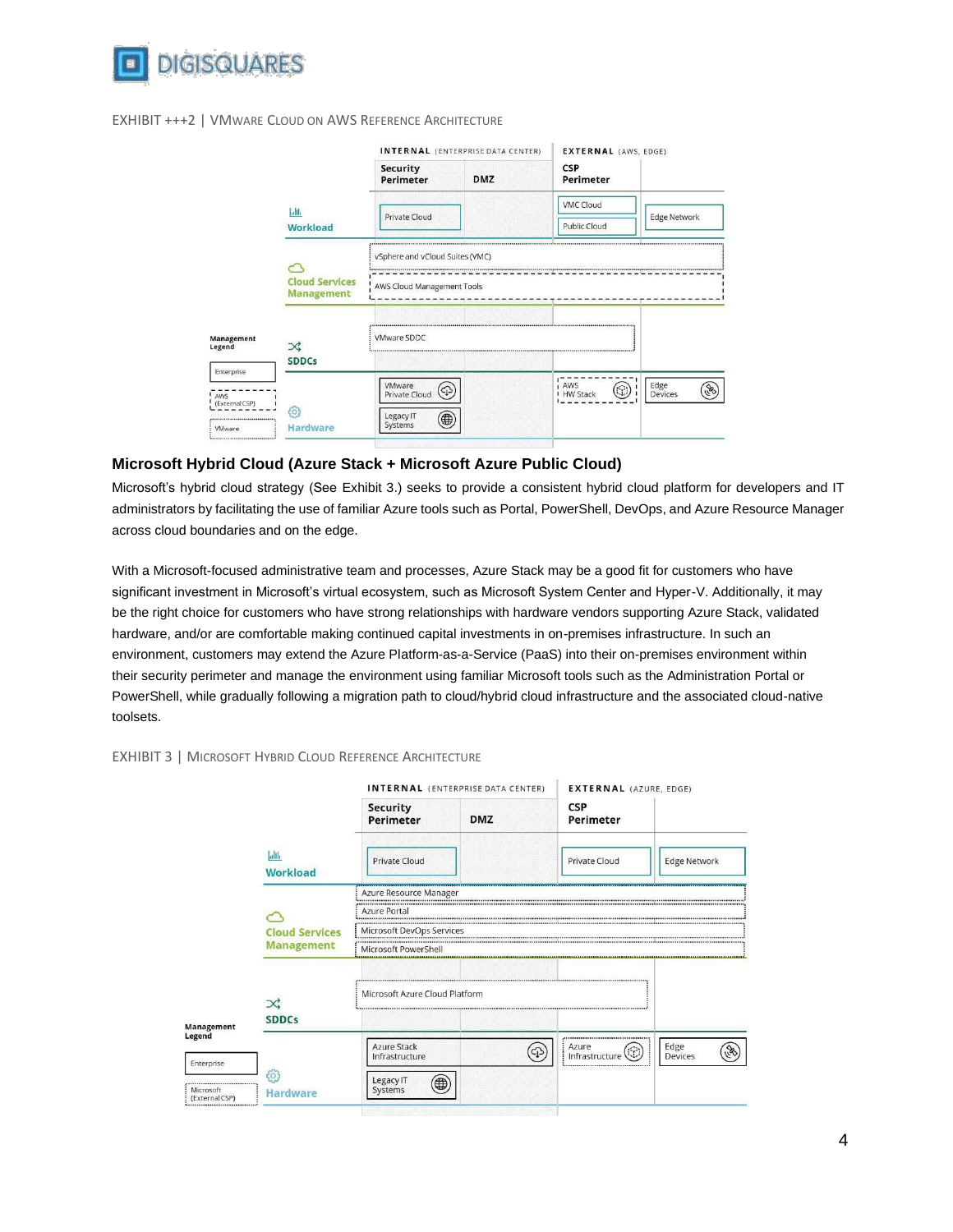

#### **AWS Outposts (AWS Public Cloud Infrastructure On-Premises)**

For environments already managed with AWS-trained staff, this hybrid cloud deployment leverages fully-managed and configurable compute and storage racks built with AWS-designed hardware. This allows for on-premises computer and storage workloads while seamlessly using the same native AWS APIs used in the AWS Cloud.

This solution allows for two options: A stand-alone AWS Outpost or an AWS Outpost leveraging VMware Cloud on AWS. A stand-alone Outpost is an extension of AWS services to the client's data center but residing outside of the customer's firewall, acting much like a Demilitarized Zone (DMZ) to the customer's internal data center network. Outposts are fully managed by AWS engineers and consumed by the customer in the same manner as services in AWS data centers (i.e. resources are viewable through the standard AWS portal).

The VMC on AWS Outpost (See Exhibit 4.) option is similar but can reside within the customers network perimeter with VMC resources connected to the customer's existing VMware tools for workload deployment, management, and visibility. Similar to VMC on AWS, this architecture may be appropriate for customers with a significant VMware footprint and strong operational understanding of VMware's virtualization technologies but who do not wish to manage the SDDC stack. Similarly, customers who are approaching an infrastructure refresh and wish to avoid significant capital expenditures (CapX) in favor of moving to an operational (pay-as-you-go/OpX) expenditure model may benefit from adoption of AWS Outposts. As with the previous hybrid models, customers may leverage existing and familiar tools in the Outpost platform while gradually following a path to hybrid cloud infrastructure and cloud-native toolsets.



EXHIBIT 4 | AWS OUTPOSTS REFERENCE ARCHITECTURE

#### **Google Cloud Platform's (GCP) Anthos**

As we look towards the future of what Hybrid Cloud might look like, many developers and cloud architects embrace the application of containers. Containers are a form of cloud-native infrastructure targeted at running lightweight applications and coordinating them to conduct more complex tasks through a process called "orchestration". A key feature of containers is their open source nature, allowing for a "bring your own hardware" approach to hybrid cloud. As this container community grows, focus has been drawn to making portable and scalable containers for on-prem and edge applications.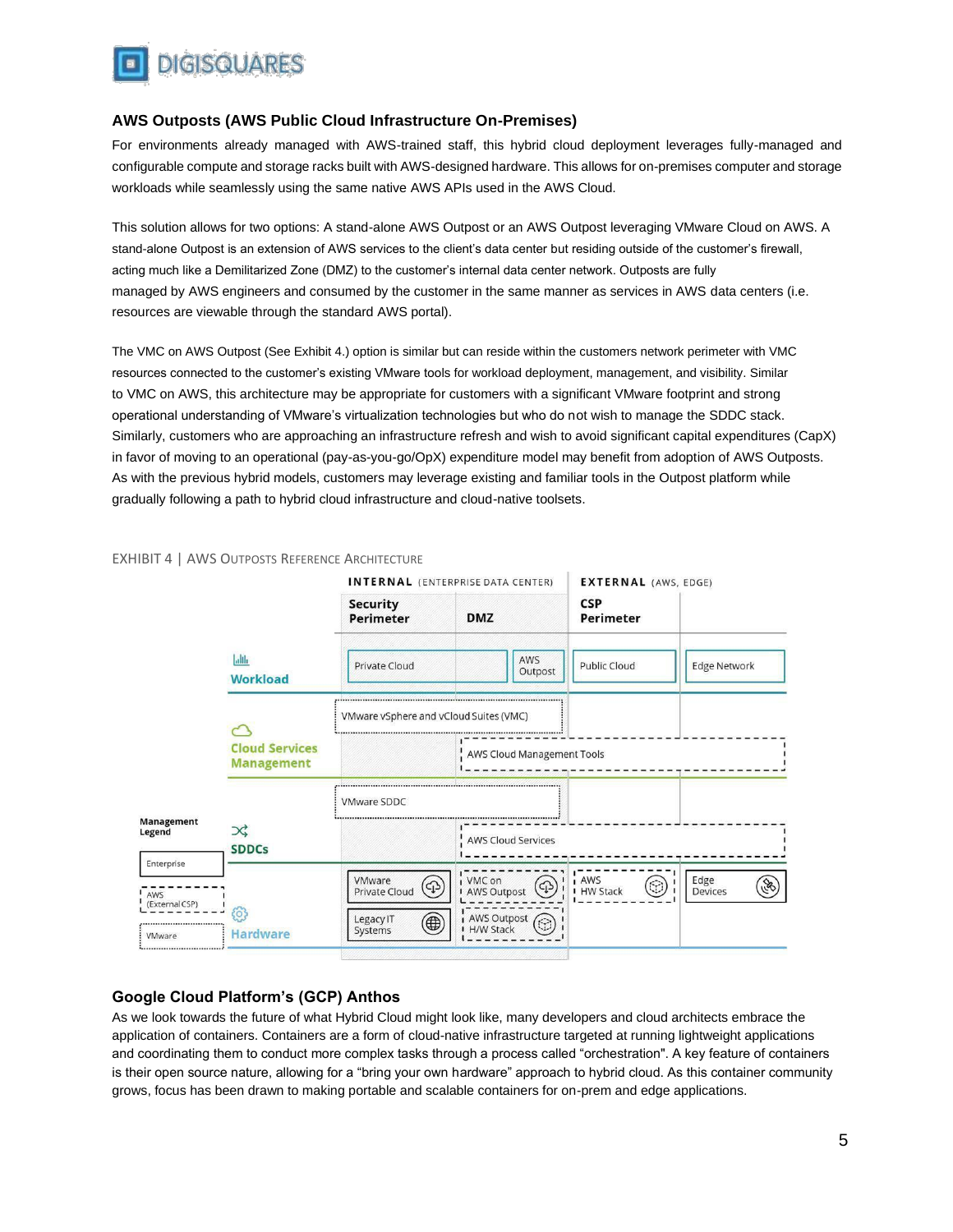

<span id="page-6-0"></span>Google Cloud Platform's (GCP) Anthos offering is an example of a solution utilizing an on-prem containerized architecture for hybrid cloud and multi-cloud solutions. Anthos creates a shared containerized architecture using the open source container orchestration tool Kubernetes. A key feature of containers is their open source nature, allowing for a "bring your own hardware" approach to hybrid cloud. By coordinating Kubernetes on all systems on the network, Anthos allows for portable, elastic, and lightweight infrastructure to be available anywhere. As government IT organizations plan for the future and begin to embrace the concept of container-based application architectures they may want to strongly consider an alternative hybrid strategy such as GCP's Anthos managed offering.

## **Hardware Considerations in Cloud Migration of**

### **Advanced Workloads**

Hardware is the core foundation of all types of cloud deployments (i.e., public-, private-, hybrid-, and multi-cloud) and should be intentionally selected and combined based on specific mission capabilities. In traditional private cloud environments this selection was intentional as it represented capital expenses for the organization. That level of intention should continue even when considering public cloud selections in the overall hybrid cloud model. This is the case because some public cloud vendors operate "commodity" hardware, chipsets, and infrastructure technologies to provide their offerings at a reduced cost. While this cost reduction is valued by the end user, it may also add complexity and risk when migrating or developing advanced workloads designed to leverage next-generation hardware in the private cloud. For these next generation workloads, hardware cannot be viewed as a commodity and instead should be analyzed in lockstep with mission requirements. These deliberate decisions about the underlying hardware will enable the development of the required capability and, with proper design considerations, can be optimized to the mission space to maximize performance per watt per dollar.

#### **Leveraging Hardware and Software Tools for Advanced Workloads**

In response to the need for Government IT Leaders to support next-generation and advanced workloads such as Accelerated Computer Vision, Battlefield Reconnaissance, and Hardware-aware applications, technology companies such as Intel have developed key technologies and products to speed and optimize workloads across multiple cloud deployment types. (See Exhibit 5.) To succeed in the rapidly evolving world of advanced cognitive and analytic mission requirements, IT organizations planning their hybrid and multi-cloud architecture should consider the types of use cases and associated technologies that may be deployed throughout their cloud environments. Some examples of possible next-generation use cases and the technologies which enable their advanced capabilities include:

| Use Case                     | Technology            | <b>Description</b>                                               | <b>Results</b>                           |
|------------------------------|-----------------------|------------------------------------------------------------------|------------------------------------------|
| <b>Accelerated Computer</b>  | Intel OpenVINO,       | Intel's Open Visual Inference & Neural Network Optimization      | By combining the OpenVINO toolkit        |
| <b>Vision for Medical</b>    | Intel Xeon Scalable   | (OpenVINO) is an open source product that utilizes Convolutional | with Intel Xeon scalable processors,     |
| Imaging                      | Processors,           | Deep Neural Networks to enable and enhance deep learning and     | deep learning inferences performed       |
|                              | Intel FPGAs.          | computer vision workloads. It supports heterogeneous execution   | on X-rays and CT scans, increased an     |
|                              | Intel VPUs            | across computer vision accelerators (CPUs, GPUs, FPGAs, VPUs,)   | estimated 188x in throughput on          |
|                              |                       | and maximizes performance for deep-learning workloads.           | bone-age prediction models. <sup>2</sup> |
| <b>Model Optimization of</b> | Intel OpenVINO        | Leveraging OpenVINO allows for the optimization of existing      | Using Intel distribution of the          |
| <b>Existing AI and</b>       | <b>Neural Network</b> | trained models from various frameworks including TensorFlow,     | OpenVINO toolkit to optimize existing    |
| <b>Machine-Learning</b>      | Optimization          | mxnet, and ONNX. The advanced Intel Xeon (Cascade Lake)          | public models for video processing       |
| <b>Models</b>                | Toolkit,              | processors support the BFloat16 (BF16) floating point format.    | has shown almost 8x increase in          |
|                              | Intel Xeon Scalable   | BF16 is faster than current FP16 floating point formats for deep | frames per second (FPS) on visual        |
|                              | Processors,           | learning and associated workloads. Use of Field Programable Gate | applications, while use of OpenVINO      |
|                              | Intel FPGAs.          | Arrays (FPGAs) allow the dynamic reprograming chips to workload  | with Intel FPGAs has shown an almost     |
|                              |                       | requirements. FPGAs enable gains in efficiencies that were       | 20x increase in FPS.                     |
|                              |                       |                                                                  |                                          |

#### EXHIBIT 5 | ADVANCE WORKLOAD USE CASES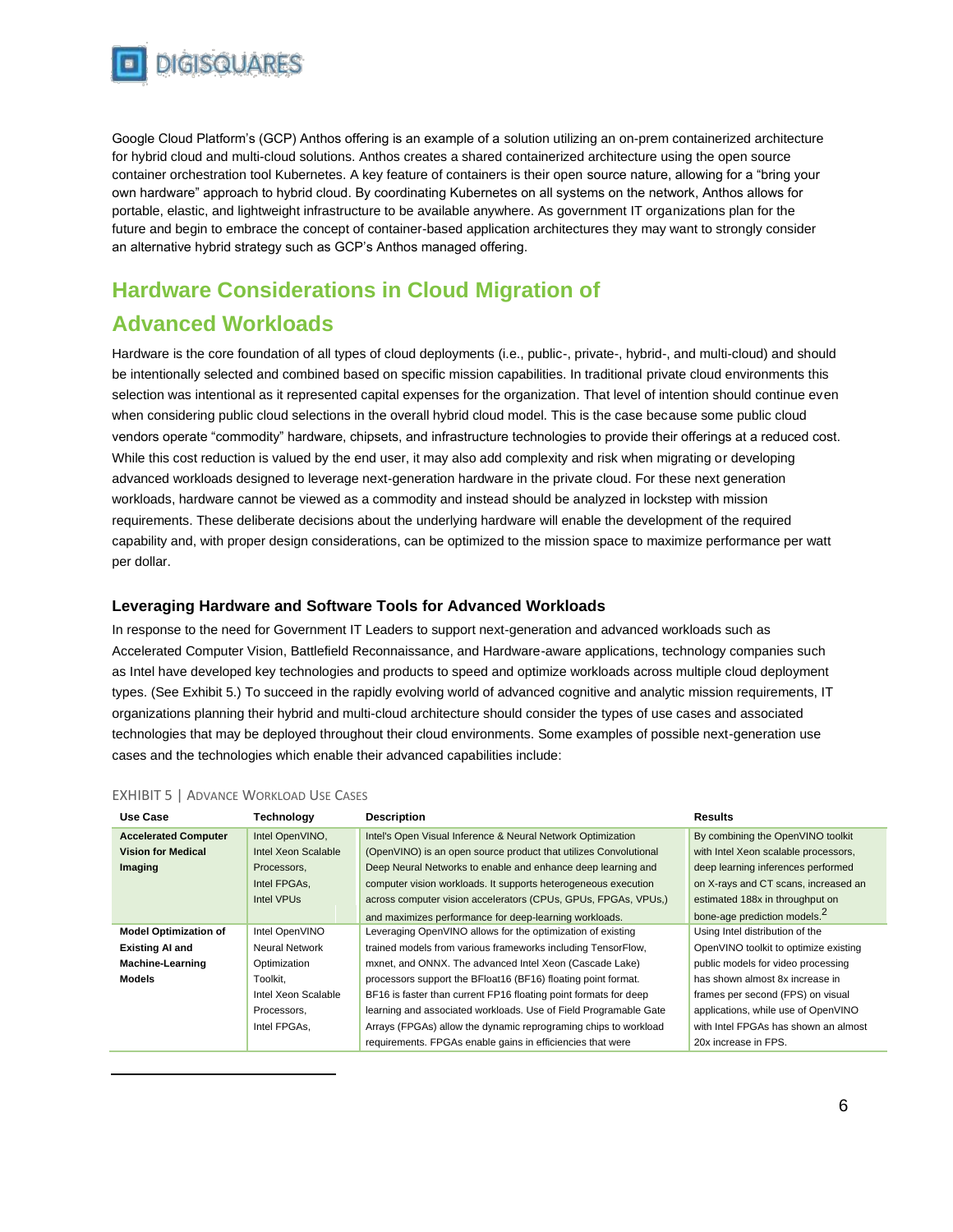# **DIGISQUARES**

|                                |                         | previously impossible with previous generation fixed-function      |                                        |  |
|--------------------------------|-------------------------|--------------------------------------------------------------------|----------------------------------------|--|
|                                |                         | GPU chips, and specifically boost low-latency parallel processing  |                                        |  |
|                                |                         | of AI and ML workloads.                                            |                                        |  |
| <b>Edge Processing of</b>      | Intel Xeon Scalable     | Using 3D Xpoint memory media such as Intel Optane memory and       | By leveraging technology such as       |  |
| <b>Sensor Data in Short</b>    | Processors.             | drives greatly speed storage controllers, providing NVMe SSD-      | Vision Acceleration and Xeon           |  |
| <b>Latency Environments</b>    | <b>Intel Optane</b>     | level speed to inexpensive mechanical drives. This significantly   | advanced processors, edge devices      |  |
| (OR:                           | Memory,                 | speeds boot times, data access, and write rates on data sets at a  | such as sensors, cameras, and drones   |  |
| <b>Accelerated Battlefield</b> | Intel Optane Drives,    | fraction of the cost of storing the data on expensive SSD/NAND     | can on-board process larger data sets  |  |
| Reconnaissance                 |                         | storage, while allowing for ready-state boot of systems and        | such as high-resolution images or      |  |
| through Edge                   |                         | devices. Combined with Intel Xeon Scalable processors, these       | streamed sensor data, and make         |  |
| <b>Processing and</b>          |                         | devices could significantly speed edge processing.                 | decisions, without the necessity of    |  |
| <b>Accelerated Computer</b>    |                         |                                                                    | returning data sets to a central cloud |  |
| Vision)                        |                         |                                                                    | for processing and decision making     |  |
| Hardware-Aware                 | Intel SGX,              | Intel SGX provides new isolation and tamper detection capabilities | Leveraging of hardware-assisted        |  |
| Applications,                  | Intel Xeon Scalable     | to augment traditional runtime protections such as TPM functions   | trusted execution environments into    |  |
| <b>Advanced Security &amp;</b> | Processors.             | with boot-level process isolation and tamper detection. This       | the application itself enables the     |  |
| <b>Full-Stack Encryption</b>   | <b>Trusted Platform</b> | allows for true 'end-to-end' encryption of workloads by leveraging | protection of data and processes,      |  |
|                                | Module (TPM)            | SGX processor and process-level encryption and isolation to        | even if a platform's components (ex.   |  |
|                                |                         | complement other current encryption schemas (ex. data at rest,     | BIOS, OS, or firmware) are             |  |
|                                |                         | data in flight).                                                   | compromised.                           |  |
|                                |                         |                                                                    | Similarly, additional data             |  |
|                                |                         |                                                                    | confidentiality and rights             |  |
|                                |                         |                                                                    | management enhancements can be         |  |
|                                |                         |                                                                    | enabled by determining access levels   |  |
|                                |                         |                                                                    | based on the existence of specific     |  |
|                                |                         |                                                                    | hardware. In this way, an application  |  |
|                                |                         |                                                                    | may be deployed with varying levels    |  |
|                                |                         |                                                                    | of access to sensitive or mission-     |  |
|                                |                         |                                                                    | critical data depending on the         |  |
|                                |                         |                                                                    | hardware used to run the application.  |  |

As these capabilities are created and migrated to the cloud it is necessary for IT leaders to consider the underlying hardware required to achieve the mission. (See Exhibit 6.) For example, an application leveraging Intel SGX, or a machine vision application leveraging Intel Xeon scalable processors with FPGAs may experience significant issues if migrated to public cloud architecture which does not incorporate the same hardware features. Instead, they may need to migrate their workloads to public cloud instances with matching architecture. Similar considerations should be provided for other applications designed for intelligent processing of video, voice and natural language, AI/ML, or similar advanced cognitive workloads leveraging Video Processing Units (VPUs), Programmable Acceleration Cards (PACs), and/or Scalable Processing. For reference, included below are example Azure and AWS instance types leveraging Intel architectures that can be selected when developing new or migrating existing workloads in a distributed hybrid cloud.

|                    | General<br><b>Purpose</b>                       | Memory<br>Optimized                                      | <b>HPC</b><br>Optimized                                       | Storage I/O<br>Optimized                                                         | <b>Protect</b><br>Data In-Use | <b>FPGA Enabled</b>                    |
|--------------------|-------------------------------------------------|----------------------------------------------------------|---------------------------------------------------------------|----------------------------------------------------------------------------------|-------------------------------|----------------------------------------|
| <b>Features</b>    | Scalable<br>Processors,<br><b>Burst Compute</b> | NVMe SSD,<br>Scalable<br>Processors, 3+<br><b>TB RAM</b> | MPI Scalability,<br>NVMe SSD,<br>GPUs, Enhanced<br>Networking | <b>IOPS</b><br>Optimization,<br>NVMe SSD, High<br><b>Bandwidth</b><br>Networking | <b>SGX</b>                    | FPGA, PCI-E<br>Access, DSP<br>Engine   |
| <b>Chip Family</b> | Haswell,<br>Broadwell.<br>Skylake               | Skylake                                                  | Broadwell.<br>Skylake                                         | Ivy Bridge,<br>Skylake                                                           | Skylake-SP,<br>Cascade Lake   | Broadwell.<br>Cascade Lake.<br>Skylake |
|                    | <b>AWS</b> M <sub>5</sub> , T <sub>3</sub>      | X1e, Z1d                                                 | P. G. F1                                                      | I3, D2, H1                                                                       | C <sub>5</sub>                | F <sub>1</sub>                         |
|                    | Azure D-Series                                  | Mv2                                                      | HC, H                                                         |                                                                                  | DC                            | Add-On Service                         |

#### **EXHIBIT 6 | CSP INSTANCE TYPES LEVERAGING INTEL ARCHITECTURE**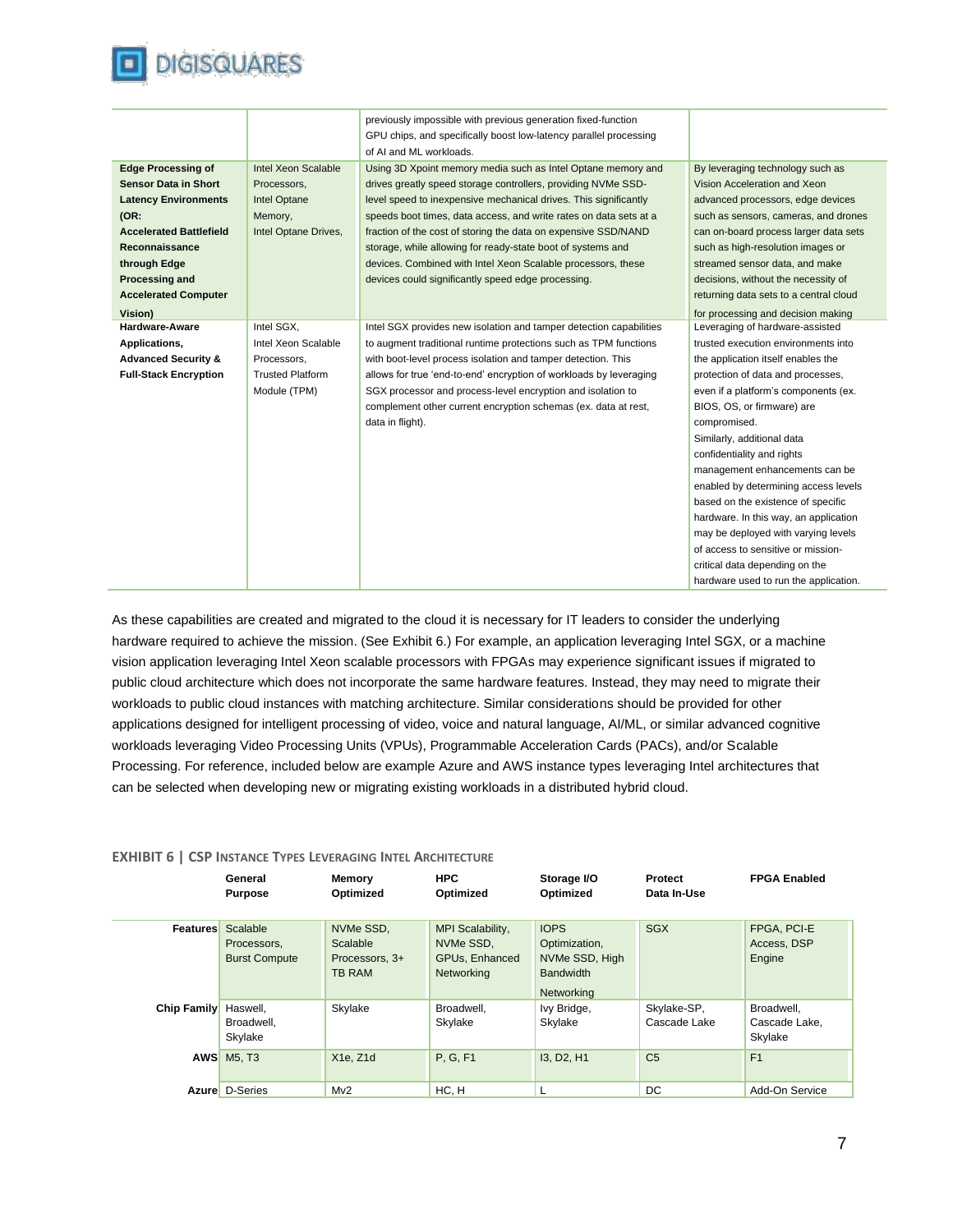

## **Conclusion**

The hybrid cloud architecture of the future must be driven by the mission. Integrating these next generation workloads such as AI, ML, and Deep Learning neural networks- with the enterprise requirements for addressing risks, threats, compliance, and governance. To address these challenges, cloud vendors are eager to expand their offering portfolios to include onpremises environments by making their ecosystem and hardware commoditization available in the private cloud. As a result, underlying infrastructure and management frameworks cannot be treated as a commodity, but rather require informed, intentional decisions about the types of hardware systems utilized as well as the types of public cloud instances leveraged to support the evolving and expanding need for intelligent, cost efficient workloads.